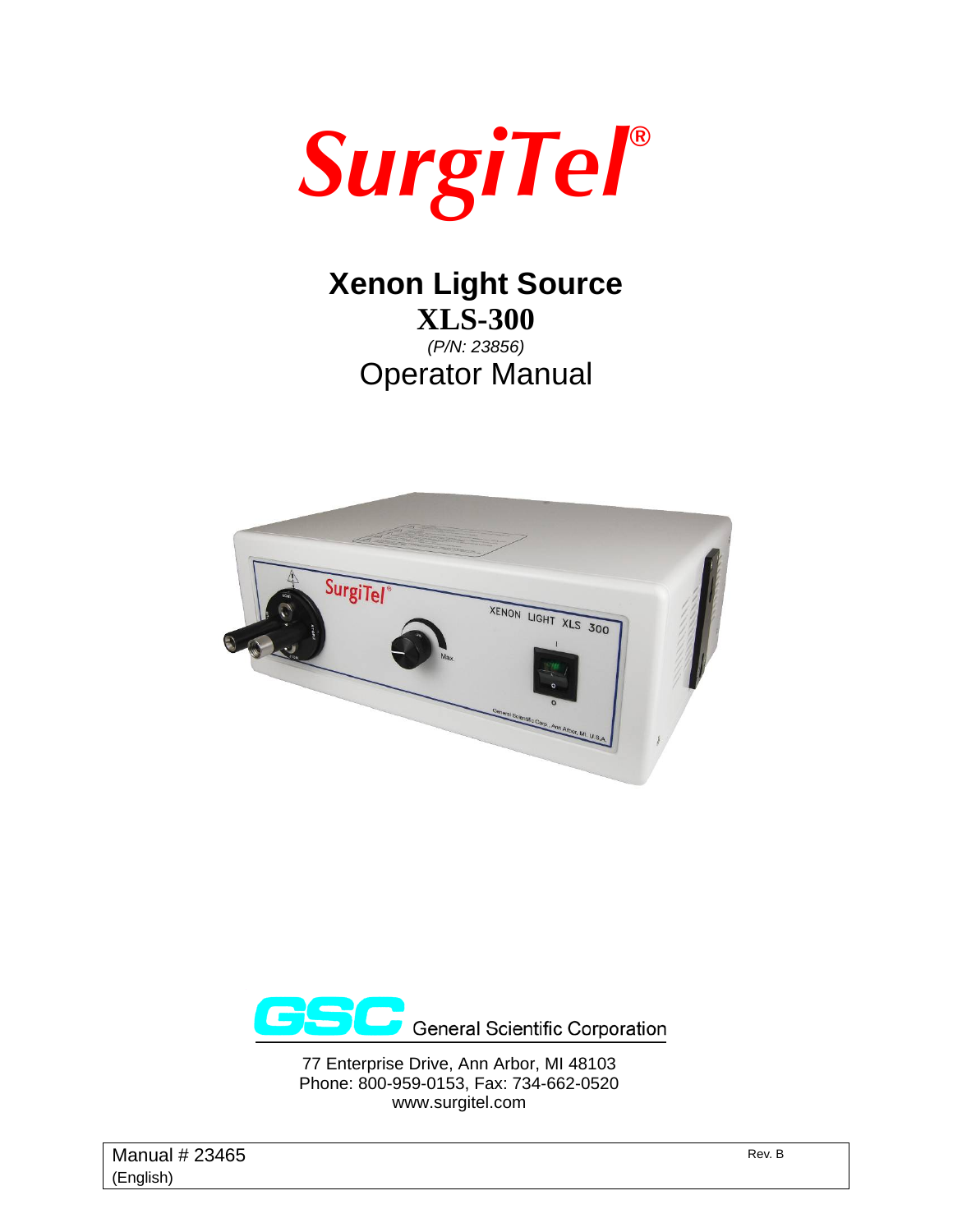## **TABLE OF CONTENTS**

| 1.              | <b>INTRODUCTION</b>                                                                                                             | <b>PAGE</b><br>3                 |
|-----------------|---------------------------------------------------------------------------------------------------------------------------------|----------------------------------|
| 2.              | <b>WARNINGS</b>                                                                                                                 | 4                                |
| 3.              | <b>SPECIFICATIONS</b>                                                                                                           | 5                                |
| 4.              | <b>OPERATING ELEMENTS, SYMBOLS AND FUNCTIONS</b><br><b>4.1 FRONT PANEL</b><br><b>4.2 REAR PANEL</b>                             | $6\phantom{1}$<br>$\overline{7}$ |
| 5.              | <b>INSTALLATION</b><br>5.1 SETTING UP LIGHT SOURCE<br>5.2 CONNECTING LIGHT CABLE                                                | 8<br>8                           |
| 6.              | <b>OPERATION</b><br><b>6.1 POWERING LIGHT SOURCE</b><br>6.2 LIGHT BRIGHTNESS DISPLAY AND CONTROL<br>6.3 LAMP LIFE HOURS DISPLAY | 9<br>9<br>9                      |
| 7.              | <b>CLEANING</b>                                                                                                                 | 9                                |
| 8.              | <b>DISINFECTION AND STERILIZATION</b><br><b>8.1 DISINFECTING CONTROL UNIT</b><br>8.2 STERILIZING LIGHT CABLE                    | 9<br>10                          |
| 9.              | <b>MAINTENANCE, SERVICING &amp; REPAIR, WARRANTY</b><br>9.1 LAMP REPLACEMENT<br>9.2 WARRANTY                                    | 10<br>11                         |
| 10 <sub>1</sub> | <b>END OF PRODUCT LIFE</b>                                                                                                      | 11                               |
|                 | 11. TROUBLESHOOTING                                                                                                             | 12                               |

| Manual # 23465 | Rev. B       |
|----------------|--------------|
| (English)      | Page 2 of 12 |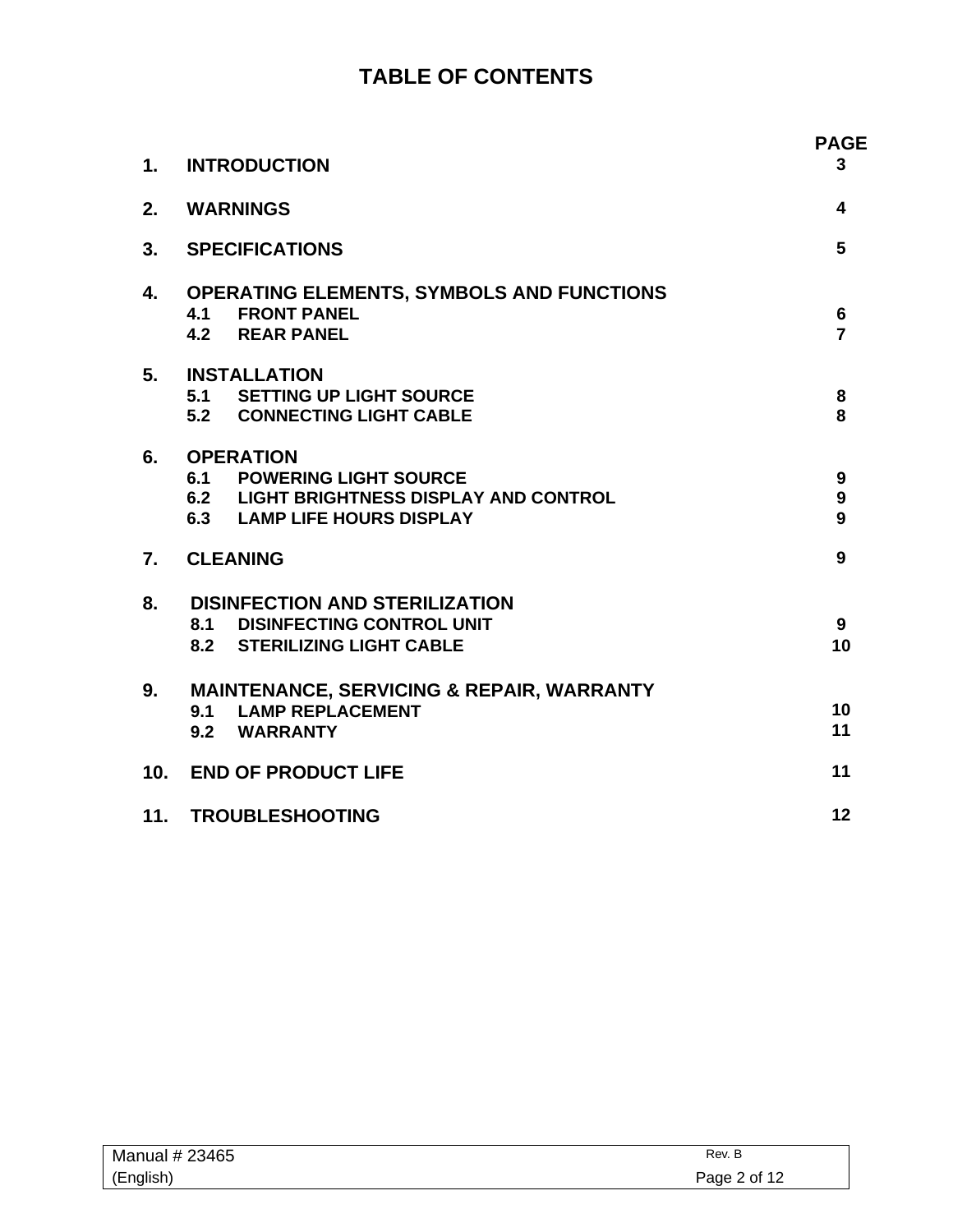## **1. INTRODUCTION**

#### **Congratulations on the purchase of your new XLS-300** *Xenon Light Source!*

This user-friendly Xenon Light Source is a high efficiency light source utilizing state-of-theart superior illumination technology. It offers a variety of features such as:

- 5600º K daylight brightness for perfect color definition
- Quiet operation
- Compact and light weight
- Turret which adapts to various types of light guides
- Adjustable light output
- Easy lamp replacement
- Lamp life display indication

In short, you have chosen the best and we would like to make sure you receive the optimal results with your new Xenon Light Source, by using it correctly.

This manual will help you install the device and optimally integrate it with compatible components used with your system. It will also instruct you how to operate the Xenon Light Source, how to keep it clean, and methods you can use to sterilize it. This manual will provide guidelines to properly maintain and service your system, as well as recommendations for achieving the best performance.

| Manual # 23465 | Rev. B       |
|----------------|--------------|
| (English)      | Page 3 of 12 |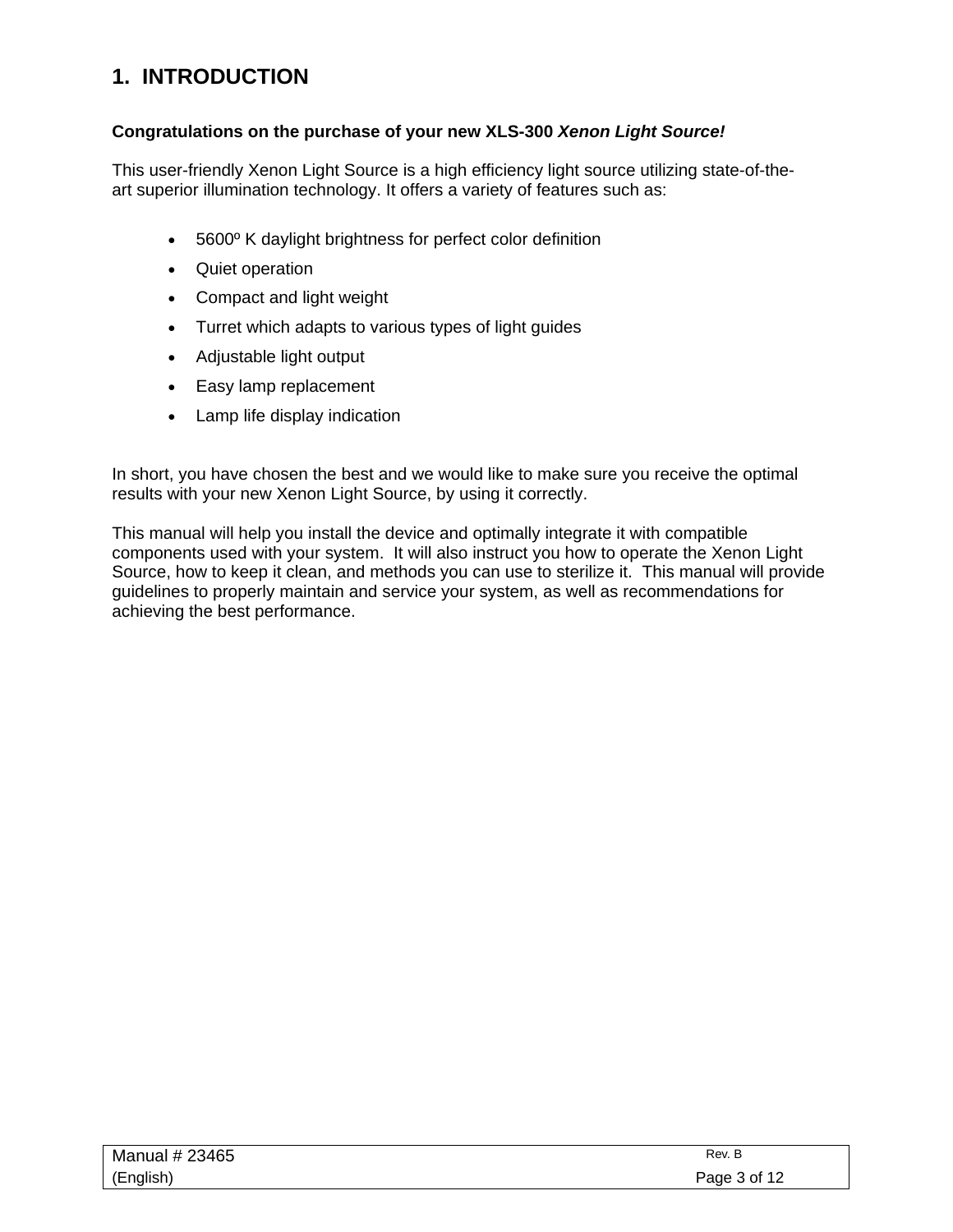# **2. WARNINGS !**



To prevent fire or electric shock, do not open or expose the light source unit to rain or moisture.

Refer all servicing to qualified personnel only.

Not suitable for use in the presence of any flammable air born substances.

To prevent any potential electro-magnetic interference, do not use a cellular phone near the light source.

This product should be used only with type BF endoscopic instruments which have been certified according to IEC 601-1 (for medical equipment) and IEC 601-2-18 (for endoscopic equipment).



This symbol indicates type BF equipment.

*This product is not provided as sterile. CAUTION* 

*All devices connecting to the Light Source must be classified as medical equipment. Additional information processing equipment connected to the Light Source, a Medical System and the operator must determine that all equipment complies with the appropriate end-product standards (such as IEC 60950 or IEC 60065 and the Standard for Medical System, IEC 60601-1-1). CAUTION* 

- *Light source can cause permanent eye damage if viewed directly with-out wearing the proper eye protection. To reduce the chance of eye damage, set the light intensity control "always" to a minimum level and insert the fiberoptic cable into the unit before turning on the power. CAUTION*
- *The fiber optic cable must be a "NON-CONDUCTIVE CABLE". It should not have conductive shielding or any other conductive connection between the patient and equipment. Such connection will impair safety of the equipment. After cleaning, it must be rinsed thoroughly (to eliminate any excess soaking/disinfectant solution) and dried before plugging into the light source receptacle. This will ensure that the optical surface is clean before being engaged into the light source. CAUTION*

| Manual # 23465 | Rev. B       |
|----------------|--------------|
| (English)      | Page 4 of 12 |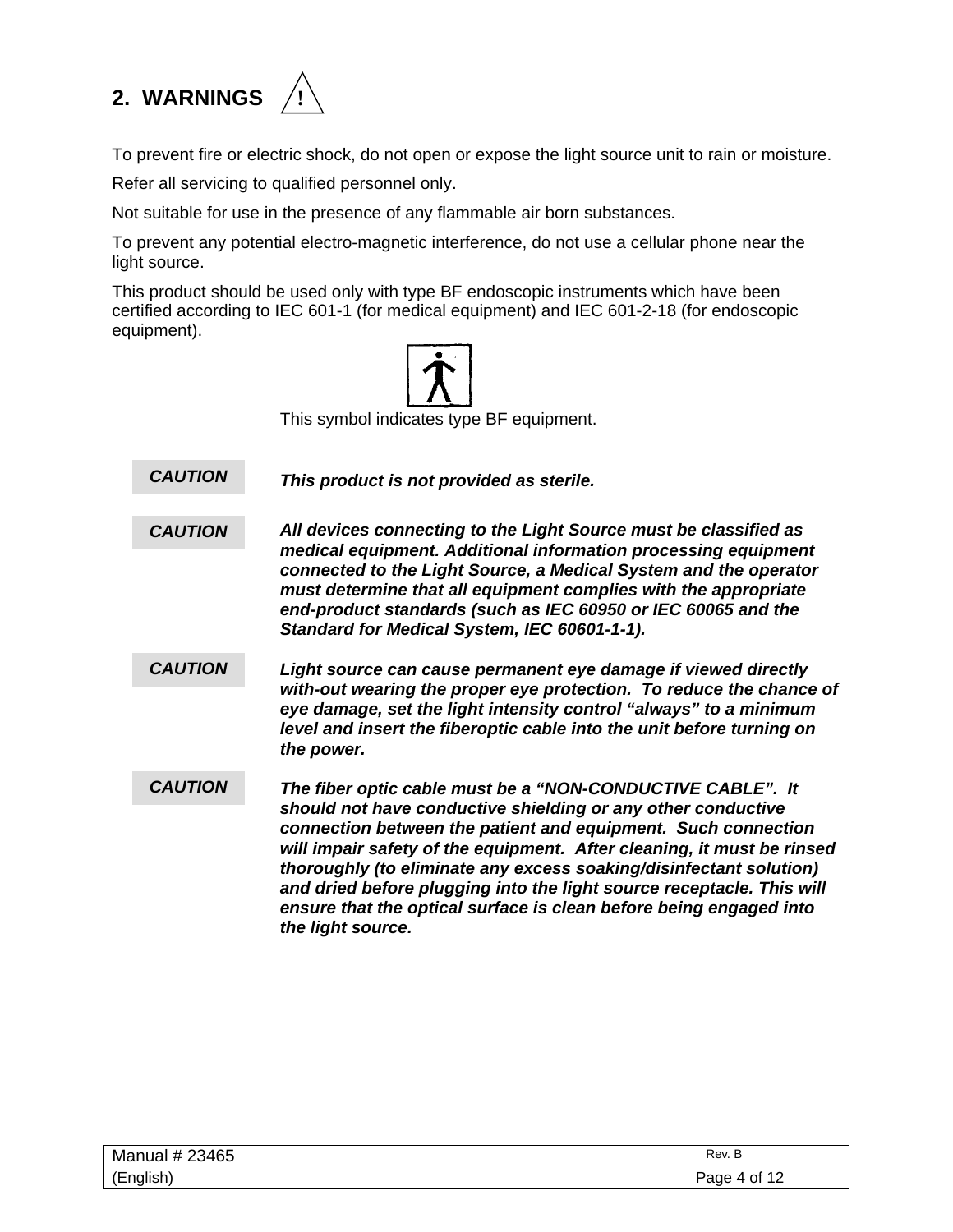## **3. SPECIFICATIONS**

| <b>Item</b>                                                                             | <b>Specification</b>                                                                                |
|-----------------------------------------------------------------------------------------|-----------------------------------------------------------------------------------------------------|
| Lamp type                                                                               | Cermax type 300 watt Xenon                                                                          |
| Power                                                                                   | 300 Watt                                                                                            |
| Color temperature                                                                       | $5600^{\circ}$ K                                                                                    |
| Lamp life                                                                               | 500 hours (typical)                                                                                 |
| Lamp replacement                                                                        | Cartridge replacement from the side of the unit                                                     |
| Light guide adapter                                                                     | Equipped with a turret that will accommodate four different<br>fittings: Storz, ACMI, Wolf, Olympus |
| <b>Brightness control</b>                                                               | Mechanical iris control from the front panel                                                        |
| Input voltage                                                                           | 100-120V AC, 50/60 Hz<br>220-240V AC,50 Hz                                                          |
| Power consumption                                                                       | 450 watt max                                                                                        |
| <b>Regulatory Approvals</b>                                                             | UL60601, EN 60601-1, EN 60601-1-2, CAN/CSA, C22.2,<br>No 601.1-M90                                  |
| <b>Equipment Class</b>                                                                  | Class I Europe, Class II USA, BF-type                                                               |
| Mode of Operation                                                                       | Continuous                                                                                          |
| <b>Water Resistant</b>                                                                  | Not Protected Equipment, IPX0                                                                       |
| <b>Operating Environment</b><br>Temperature<br><b>Relative Humidity</b><br>Air Pressure | +10 $\degree$ to +40 $\degree$ C (50 $\degree$ to 104 $\degree$ F)<br>30 to 85%<br>700 to 1060 hPa  |
| <b>Storage Environment</b><br>Temperature<br><b>Relative Humidity</b><br>Air Pressure   | $-20^{\circ}$ to $+60^{\circ}$ C ( $-4^{\circ}$ to 140° F)<br>0 to 95%<br>700 to 1060 hPa           |
| <b>Dimensions</b>                                                                       | 355(14)W x 130 (5)H x 250 (10)D mm                                                                  |
| Weight                                                                                  | 13.2 lbs./6.0 kg                                                                                    |

| Manual # 23465 | Rev. B       |
|----------------|--------------|
| (English)      | Page 5 of 12 |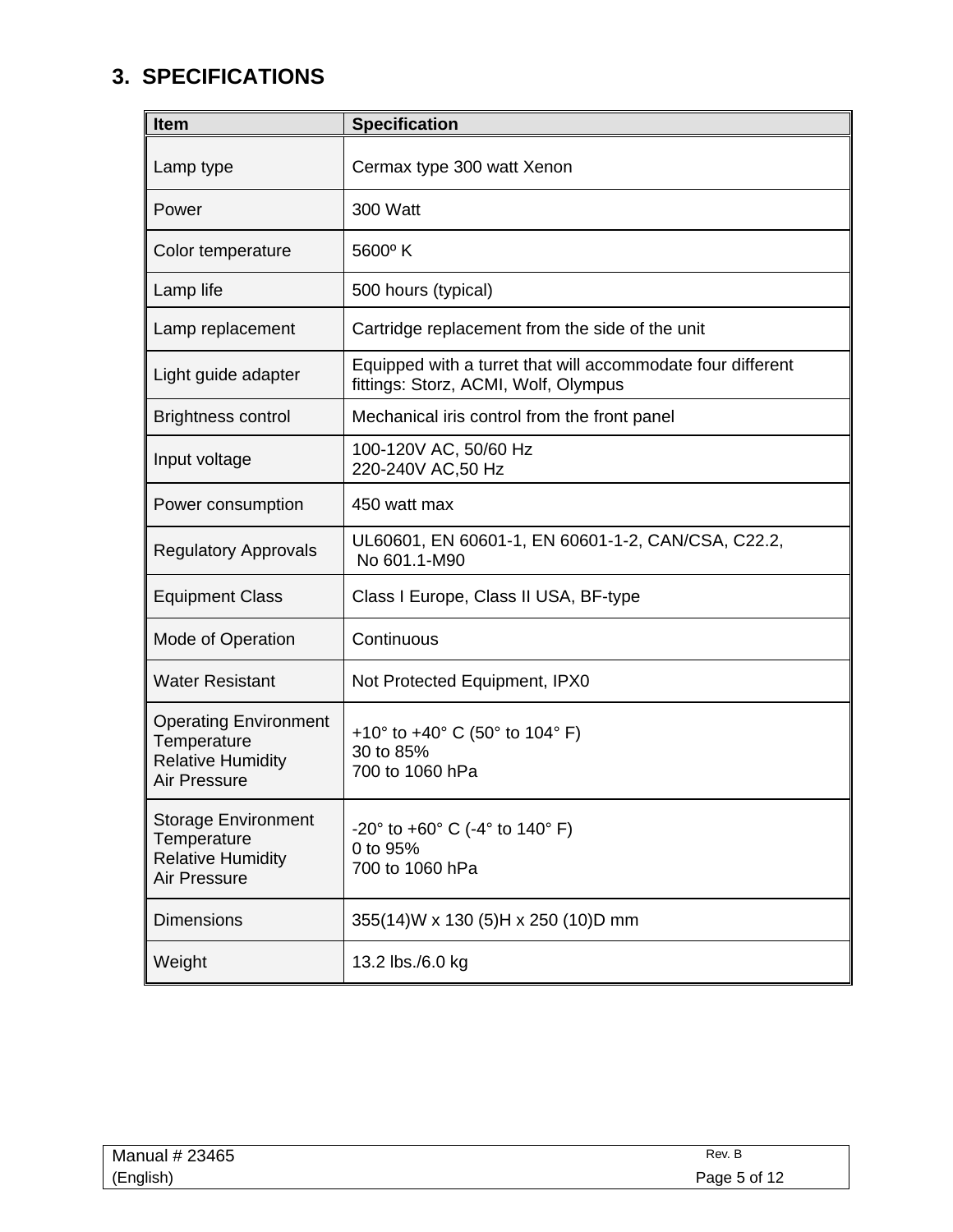## **4. OPERATING ELEMENTS, SYMBOLS AND FUNCTIONS**

### **4.1 FRONT PANEL**





| No. | <b>Name</b>              | <b>Function</b>                                                         |
|-----|--------------------------|-------------------------------------------------------------------------|
|     | Turret                   | Accepts light source end fitting of light guide cable.                  |
| 2   | <b>Intensity Control</b> | Mechanically controls the light output.                                 |
| 3   | Power switch             | Turns the light source on and off; illuminates green when turned<br>on. |

| Manual # 23465 | Rev. B       |
|----------------|--------------|
| (English)      | Page 6 of 12 |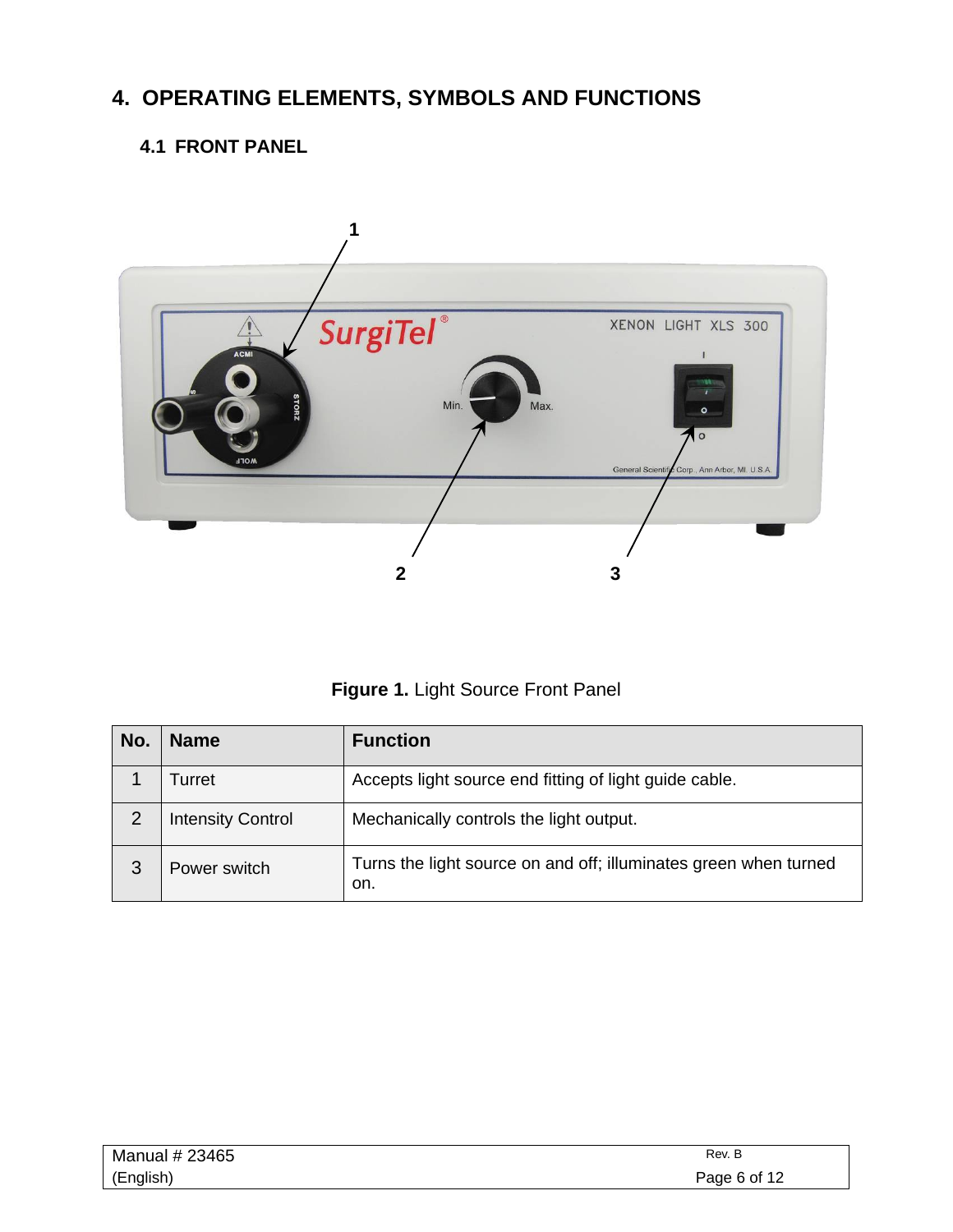### **4.2 REAR PANEL**



**Figure 2.** Light Source Rear Panel

| No.            | <b>Name</b>                | <b>Function</b>                                                                                  |
|----------------|----------------------------|--------------------------------------------------------------------------------------------------|
| 1              | <b>Fuses</b>               | Over current protection. Type, AGC 5A                                                            |
| 2              | <b>Hour Meter</b>          | Allows tracking of total running time on unit and provides a<br>control on individual lamp hours |
| 3              | AC main inlet              | Accepts AC Power cord                                                                            |
| 4              | Serial number label        | Serial number and power requirements                                                             |
| 5              | Venting grids              | Allows adequate ventilation and cooling of the light source                                      |
| 6              | Fan                        | Fan 12V DC, air flow for cooling of unit                                                         |
| $\overline{7}$ | Hour meter reset<br>button | Resets hour meter to zero hours                                                                  |
| 8              | Connector                  | For potential equalization                                                                       |

| Manual # 23465 | Rev. B       |
|----------------|--------------|
| (English)      | Page 7 of 12 |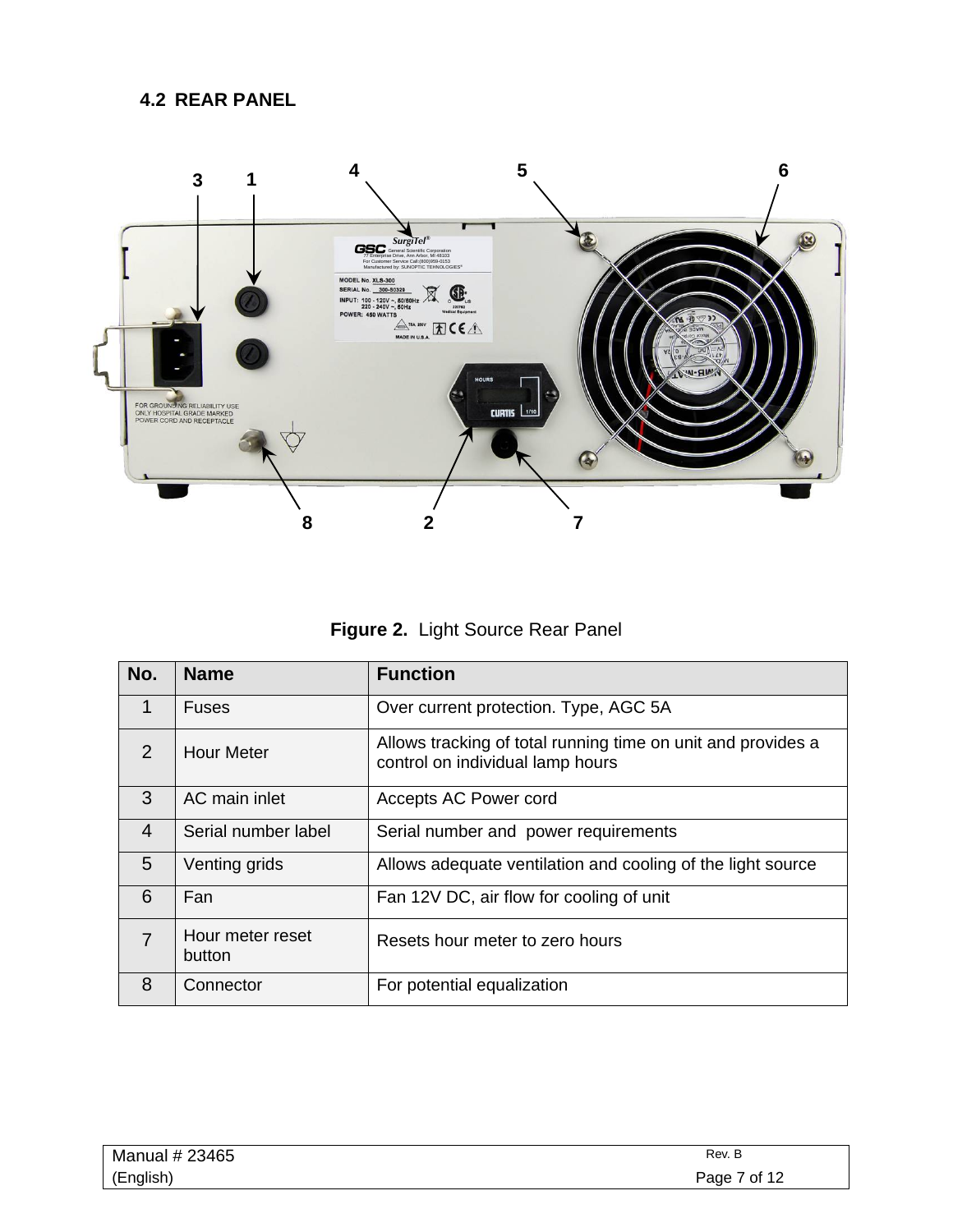## **5. INSTALLATION**

### **5.1 SETTING UP THE LIGHT SOURCE**

Place the light source on a stable surface (cart, counter, stand, etc.).

If you choose to use the Xenon stand (sold separately) with your source, follow the steps below for proper assembly.



*NOTE* 

*Avoid places where the light source may be splashed with liquid. Absolutely "DO NOT" use in any environment with explosive or flammable gases. "DO NOT" block the venting grids on the light source.* 

Make sure the power switch is in the OFF position.

Connect the AC power cord to the power inlet located on the rear panel of the light source, as shown.



 *Use only cords provided with the light source. CAUTION* 

Plug the AC power cord into a wall outlet using the three (3) prong plug supplied with the unit.

- *To prevent electric shock, connect power cords of peripheral equipment through medical isolation transformers. CAUTION*
- *When using a medical isolation transformer, be sure to check the transformer power ratings. Make sure that the power cord is connected to the main power supply with a three prong plug (USA use UL2601-1 rated isolation transformers and/or power strips only). NOTE*
- *When used in clinical or residential areas near a radio or TV unit, it may cause reception interference. To avoid adverse electromagnetic effects, "DO NOT" operate this equipment near RF energy equipment. CAUTION*

### **5.2 CONNECTING THE LIGHT CABLE**

Connect the light cable and optics to your loupes or headband. Then plug the light cable end fitting into the appropriate turret port, located on the front panel, as shown.



| Manual # 23465 | Rev. B       |
|----------------|--------------|
| (English)      | Page 8 of 12 |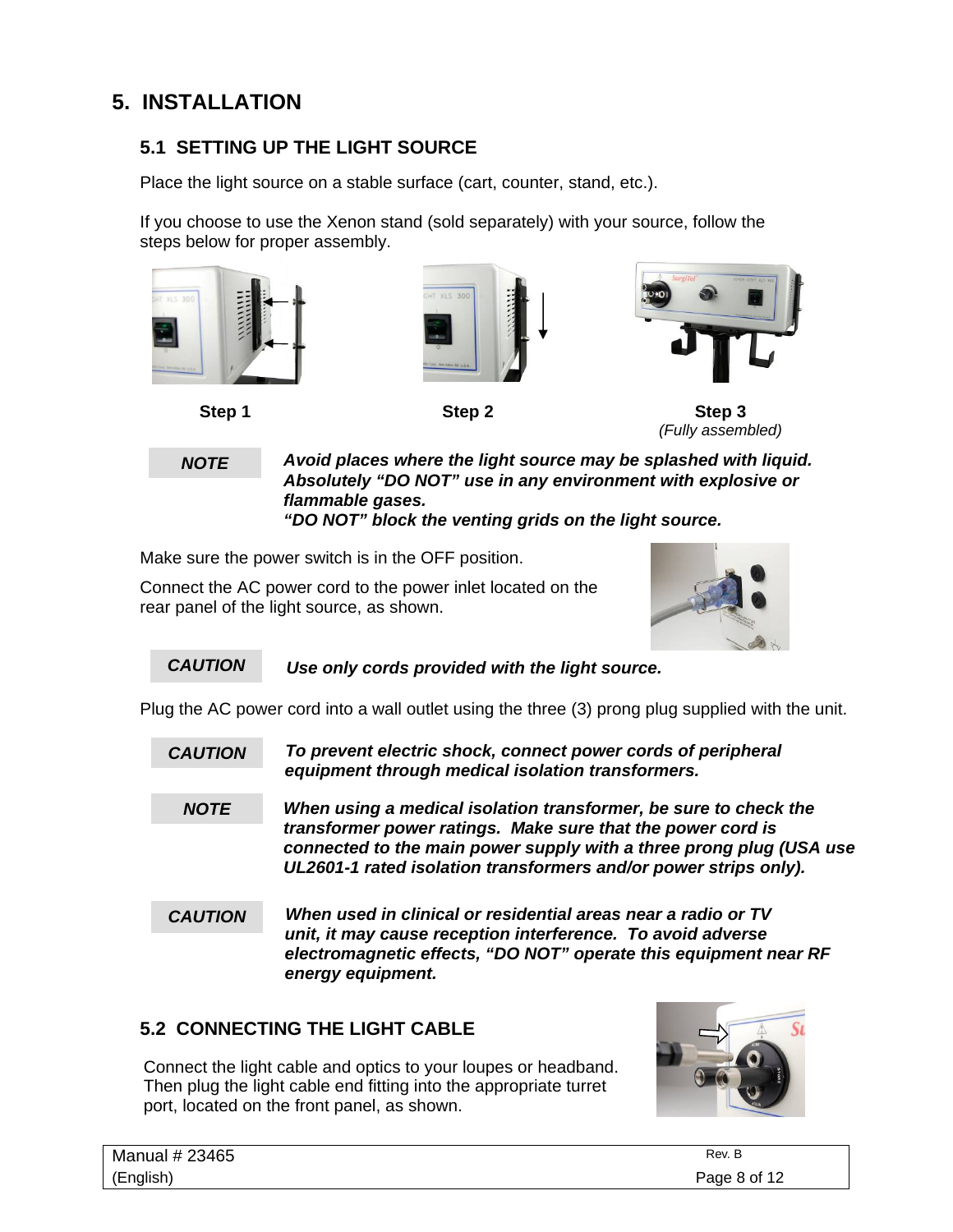### **6. OPERATION**

### **6.1 POWERING UP THE LIGHT SOURCE**

To operate the light source: Attach the light source to the instrument or headlamp. Turn the power switch on. The indicator on the power switch will light. The fan will start.

### **6.2 LIGHT BRIGHTNESS DISPLAY AND CONTROL**

The light brightness adjustment enables the user to obtain a brighter or darker illumination on the object they are observing.

Adjust the light intensity by turning the intensity control knob.

#### **6.3 LAMP LIFE HOURS DISPLAY**

The hour meter shows the total elapsed running time of the unit. Record the hours when replacing the lamp.

### **7. CLEANING**

#### *Always disconnect the power cord before cleaning the system. NOTE*

The control unit can be cleaned with any cleaning agents, which are used for external cleaning of electric equipment, according to instructions given by the manufacturer of the cleaning solution.

Do not allow excessive moisture or liquids to come in direct contact with the control unit.

Do not use cleaning agents that are not permitted for use with plastics, i.e., ammonia, acetone, salty acids (HCl), etc.

Do not allow cleaning agents or liquids to enter the control unit outlets.

### **8. DISINFECTION & STERILIZATION**

#### **8.1 DISINFECTING THE UNIT**

#### *Always disconnect the power cord before cleaning the system. NOTE*

Use any disinfectant agents which are commonly used on surfaces of electric medical equipment. Such disinfectant agents usually arrive in the form of sprays or damp cloths.

Follow the instructions given by the manufacturer of the disinfectant solution.

#### **8.2 STERILIZING THE LIGHT CABLE**

The light cable should be sterilized according to the manufacturer's specification.

| Manual # 23465 | Rev. B       |
|----------------|--------------|
| (English)      | Page 9 of 12 |

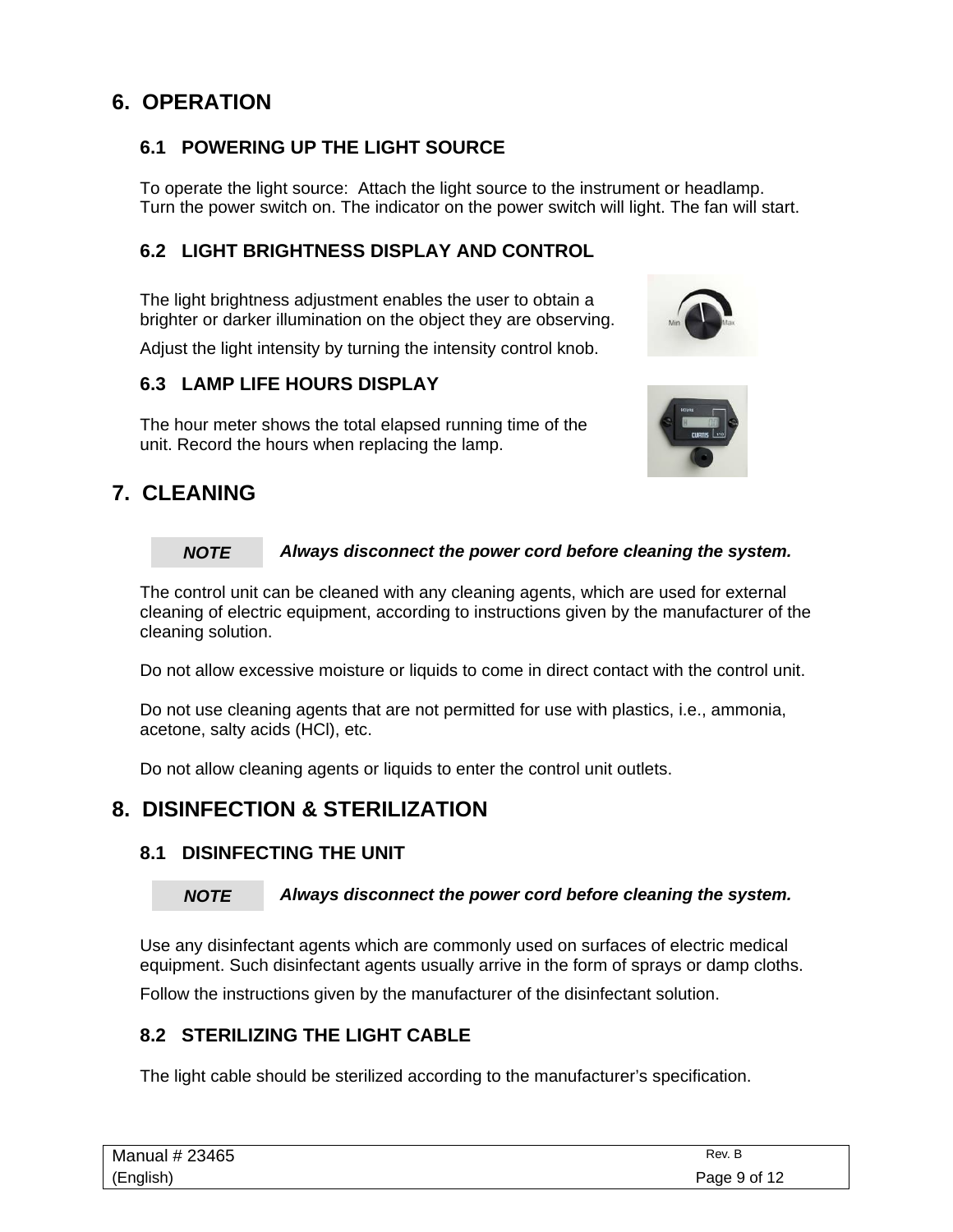## **9. MAINTENANCE, SERVICING AND REPAIR, WARRANTY**

Performance of preventive maintenance is not essential. Regular maintenance can, however, contribute to identifying potential problems before they become serious; thus, enhancing the instrument's reliability and extending the life of the product. Maintenance services can be obtained from the manufacturer.

Defective equipment are to be serviced and repaired exclusively by General Scientific Corporation. All repair work employs to original manufacturer's parts only.

#### **9.1 LAMP REPLACEMENT**

## *WARNING CERMAX lamps are at high internal pressure when cold and at operating temperature; therefore, CERMAX lamps may unexpectedly rupture resulting in a discharge of hot fragments of quartz and/or glass and metal. Only handle lamps with protective covers in place. "DO NOT" handle lamps without their protective covers unless government approved safety glasses, facemasks (with neck protector, chest protector and gauntlets) are worn.*

- *Always disconnect power cord and turn main switch off before lamp replacement. CAUTION*
- *Take utmost care not to hit gas-seal edge of lamp; it may cause gas leaks or lamp failure. CAUTION*

 *Do not touch lamp and patient simultaneously when changing lamp. CAUTION* 

Open lamp compartment door and pull out lamp cartridge, as shown.

Replace lamp cartridge with new unit and log the serial number and hours on the hour meter.

Close the lamp compartment door.

Re-connect the power cord and turn the light source on, according to 6.1.

Reset hour meter to zero by depressing hour meter reset button on rear panel, as shown.



| Manual # 23465 | Rev. B        |
|----------------|---------------|
| (English)      | Page 10 of 12 |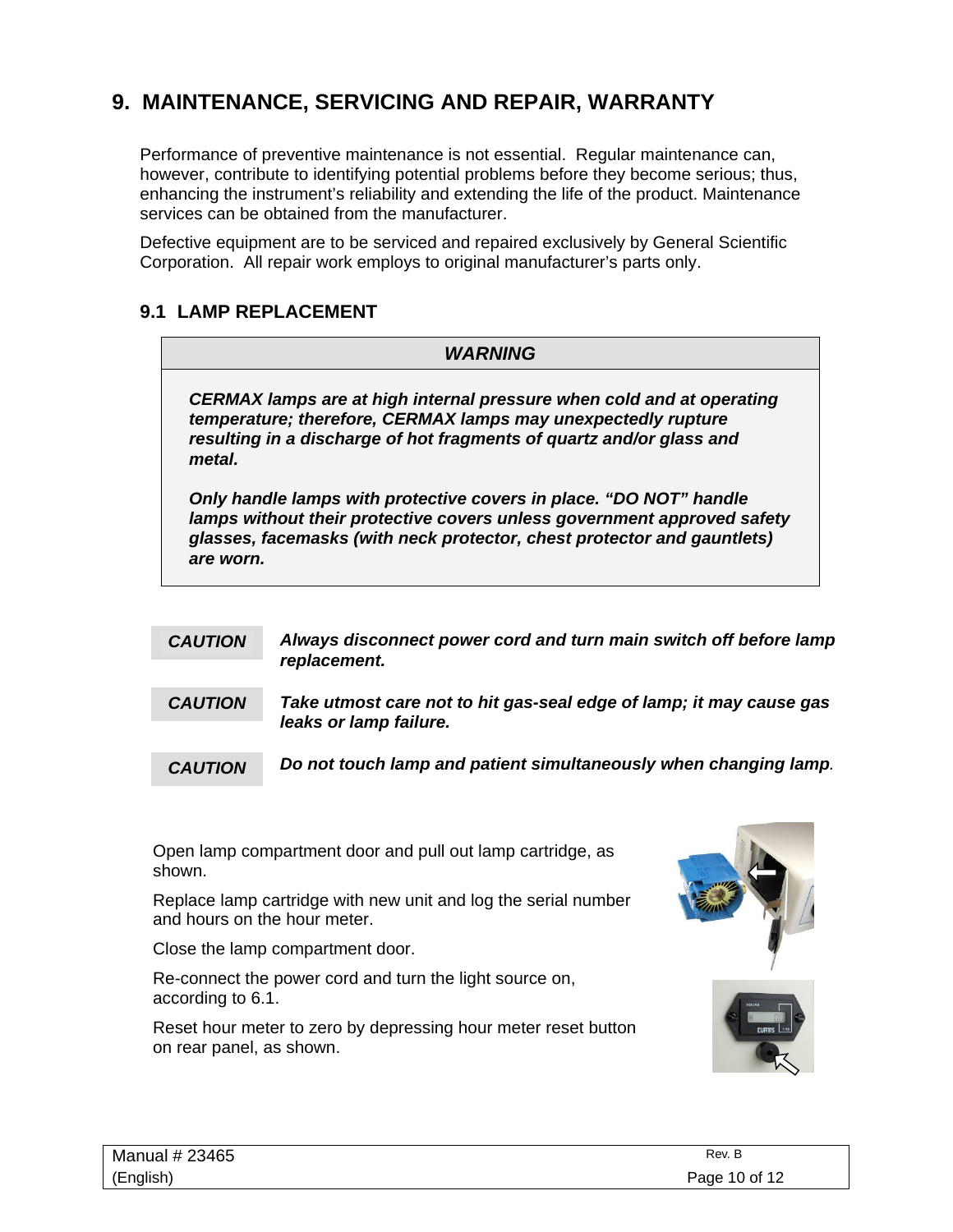### **9.2 LIMITED WARRANTY**

Your fiber-optic product(s) carry a 3-year warranty from the date of shipment on workmanship and all defects of material, excluding replaceable sweatbands, headband, fiber-optic cable and lamps. Should your product prove to have such defects within three years of the shipment, General Scientific Corporation will repair or replace the product or component part without charge. Should your fiber-optic product(s) need servicing under this warranty, please contact General Scientific Corporation to receive a Return Authorization Number. You should carefully pack unit in a sturdy carton and ship it to GSC. Please include a note describing the defects, your name, telephone number and a return address. Warranty does not cover equipment subject to misuse, accidental damage, normal wear and tear or if transferred to a new owner without authorization from General Scientific Corporation. This warranty gives you specific legal rights and you may also have other rights that vary from state to state.

- In the USA 800 959-0153 (toll free) 734 996-9200
- FAX number: 734 662-0520

### **10. END OF PRODUCT LIFE**

 In accordance with the European Waste from Electrical and Electronic Equipment (WEEE) directive, we encourage our customers to recycle this product whenever possible. Disposal of this unit must be performed in accordance with the applicable local environmental regulations.

In the US a list of recyclers in your area can be found at: *http:/www.eiae.org/.* 

Please contact customer service to issue a return authorization to return product to manufacturer at the end of product life.



| Manual # 23465 | Rev. B        |
|----------------|---------------|
| (English)      | Page 11 of 12 |